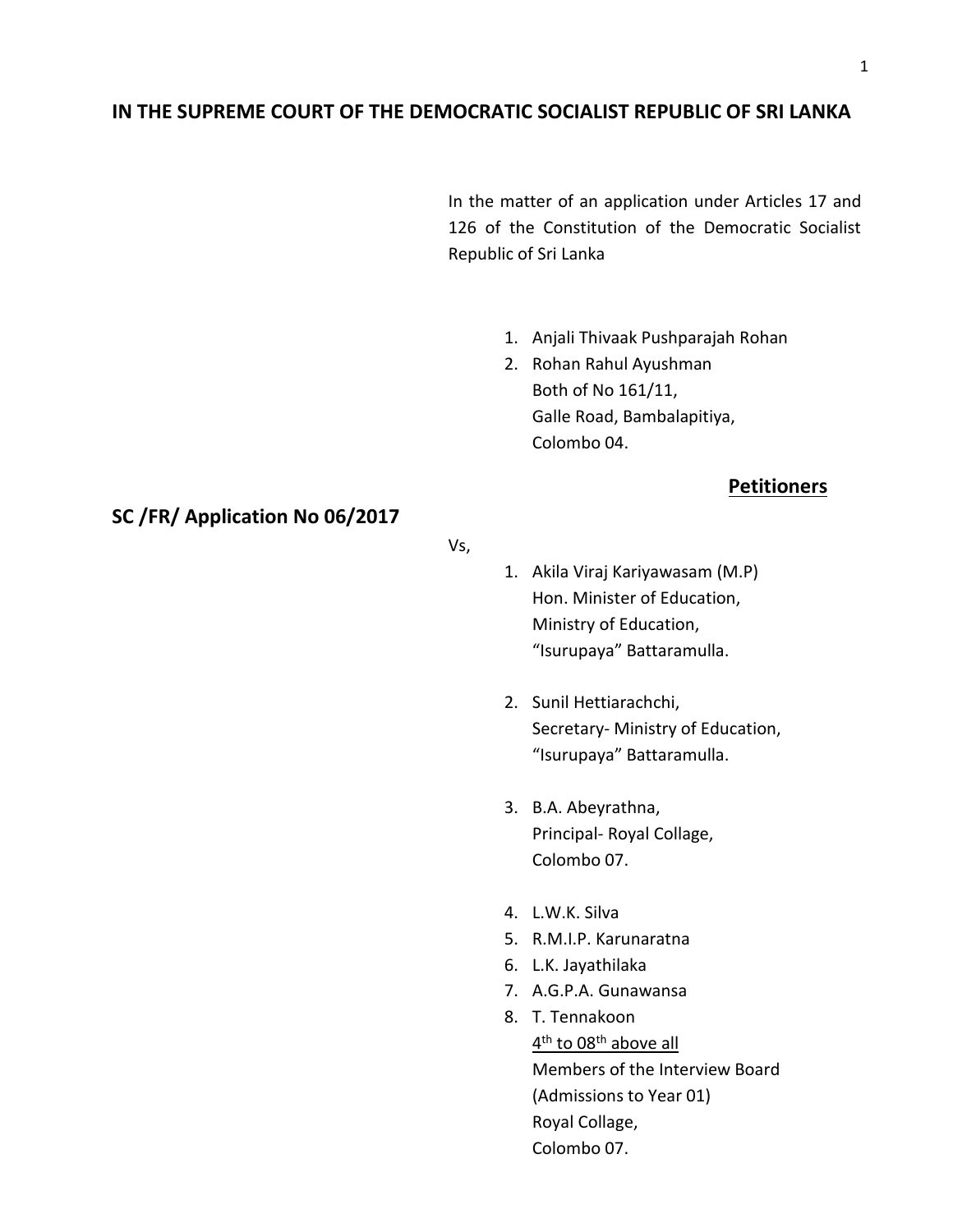- 9. A.G.N. Jayaweera
- 10. G.V. Jayasooriya
- 11. M. Ratnayake
- 12. M.H. Sunny
- 13. U.Malalasekara
- 14. Inoka Gunn 09<sup>th</sup> to 14<sup>th</sup> above all Members of the Appeal Board (Admissions to Year 01) Royal Collage, Colombo 07.
- 15. P.N. Illepperuma Director- National Schools, "Isurupaya" Battaramulla.
- 16. Hon. the Attorney General, Attorney General's Department, Colombo 12.

## **Respondents**

**Before:** S.E Wanasundera PC J Nalin Perera J Vijith K. Malalgoda PC J

**Counsel**: Ian Fernando with Dusantha Kularatne Instructed by Ms. Sumudu Ratnayake for the Petitioners Dr. Avanthi Perera, SSC for the 1st, 2<sup>nd</sup>, 3<sup>rd</sup> 15<sup>th</sup> and 16<sup>th</sup> Respondents Sanjeewa Jayawardena, PC for the 7<sup>th</sup> Respondent Asthika Devendra for the 13<sup>th</sup> Respondent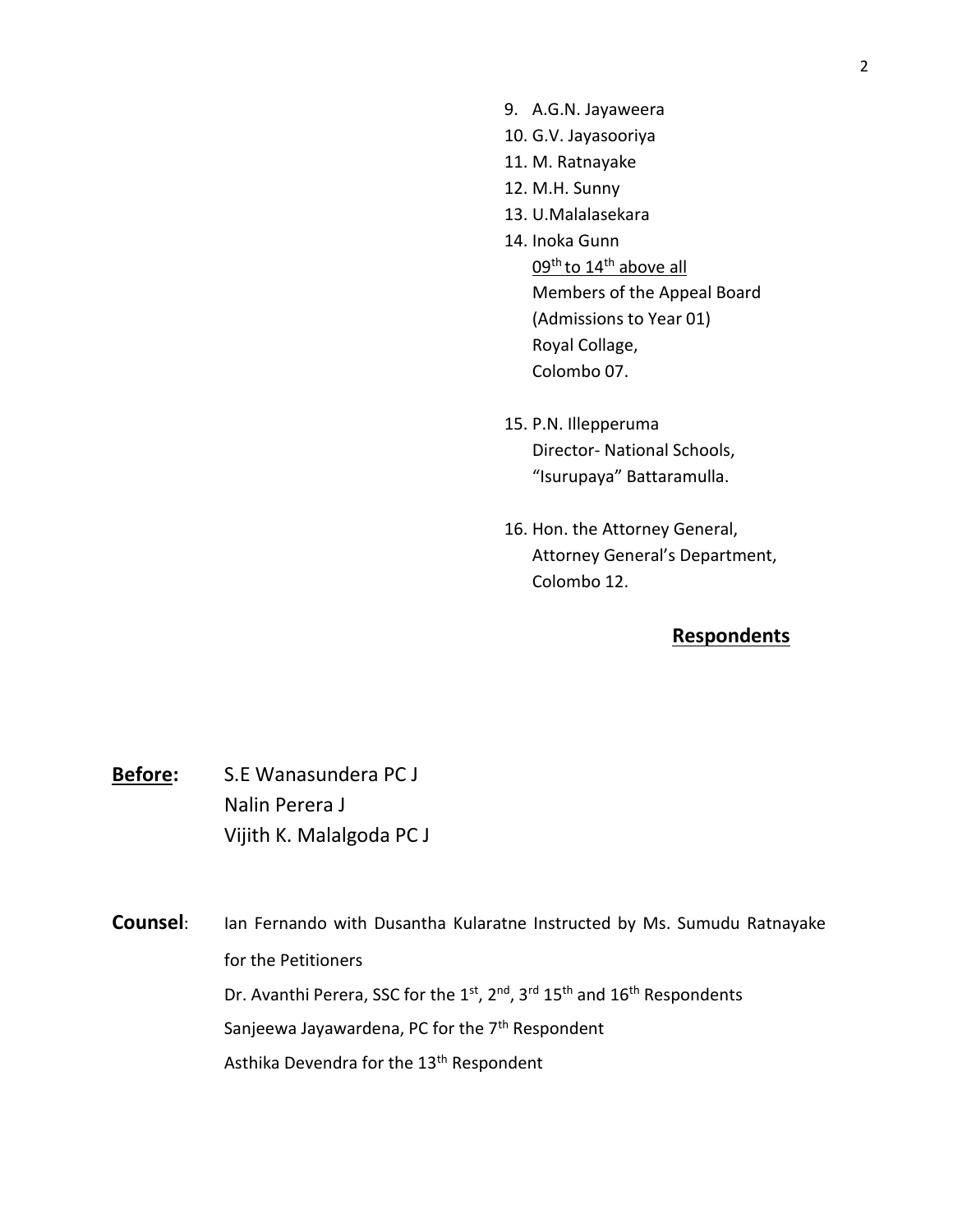Argued on: 27.10.2017

#### **Judgment on: 30.11.2017**

#### **Vijith K. Malalgoda PC J**

The two Petitioners namely, Anjali Thivaak Pushparajah Rohan and Rohan Rahul Ayushman had complained before this court, that their Fundamental Rights guaranteed under Article 12-1 of the Constitution had been infringed by not admitting the  $2<sup>nd</sup>$  Petitioner to the grade one at Royal College, Colombo 7, for the year 2017

As submitted by the Petitioners, the  $1<sup>st</sup>$  Petitioner tendered an application under Residency / Close Proximity category as per the circular No 17/2016 which governed the school admissions to grade one for the year 2017, to all government schools, issued by the second Respondent.

Clause 6 (a) of the said circular had identified seven categories under which children were admitted to government schools and the criteria for selection and the marking scheme in respect of each categories are laid down in the said circular. It is not disputed that the application submitted to Royal College, Colombo 7, by the  $1<sup>st</sup>$  Petitioner was under the category of Residency/Close Proximity which identified under clause 6 (a) (I) of the said circular.

Under clause 6.1, 50% of the total number of vacancies were allocated to the children comes under the said category and how such parents should establish their residence and how the marks should be allocated based on the documents produced by the applicant is identified under the said clause.

As observed by this court maximum of thirty five marks are allocated for establishing the residence by the Electoral Registers during the past five years. Maximum of fifty marks are allocated to the distance and maximum of ten marks are given to the nature of the ownership to the property and balance five marks are given for the additional documents submitted in proof of the residence under the said circular.

Out of the ten marks given to the nature of the ownership to the property, the applicant is entitled to the maximum ten marks, if the property is in the name of the applicant and/or the spouse for five years or more but the property is in the name/names of the parents of the applicant for five years or more the applicant is only entitled to get six marks.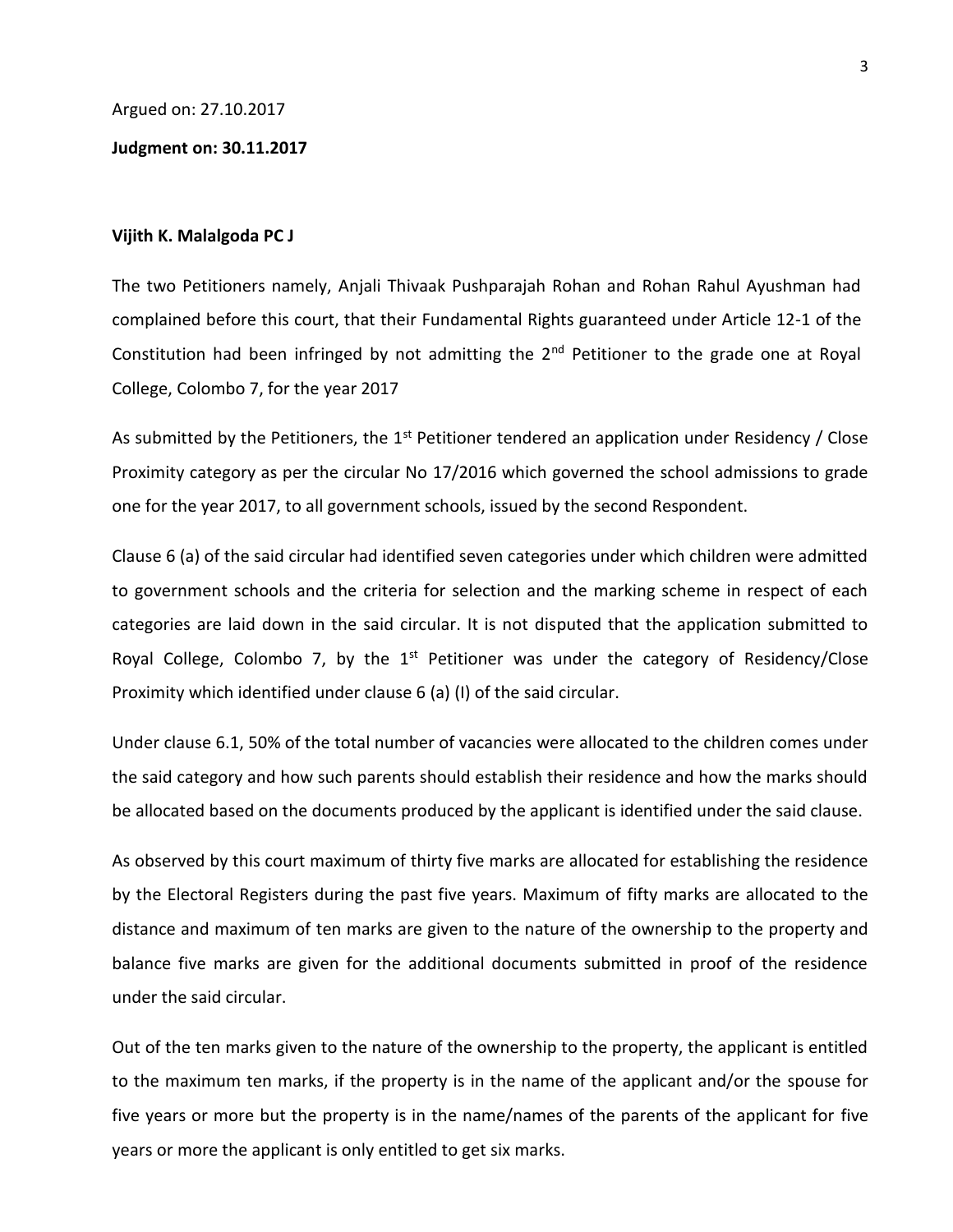If the property is a leased or rented property the applicant will only get four marks out of ten marks under the said clause, if the applicant can establish the rent or lease for period of five years or more. The marks allocated under clause 6 II (a), also depends on the number of years the applicant can establish by documents and the applicant will get a percentage of the above marks depend on the number of years he had lived in the said premises as identified in the said clause.

As revealed before this court the  $1<sup>st</sup>$  Petitioner, the mother of the child had applied for admission of the 2<sup>nd</sup> Petitioner to grade one of Royal College Colombo 07 under the aforesaid category and in support of her application, submitted several documents including title deeds and extracts of Electoral Register. At the time the Petitioners submitted the application their permanent residence was at No. 161/11 Galle Road, Bambalapitiya.

The Petitioners have received a letter dated 09.08.2016 from Royal College, requesting them to attend an interview on 26.08.2016 (P-5). When the Petitioners went for the said interview, before facing the main Interview Panel, they had to go before four panels which were assigned the following duties.

- a) Panel one –Check the National Identity Card
- b) Panel two- Check Electoral Registers
- c) Panel three- Check the availability of other government schools within the close proximity
- d) Panel four- Granting marks

The documents to be checked by each panel were completed by the first three panels and the Petitioners went before the  $4<sup>th</sup>$  panel. Having checked all the documents including the title deeds which were in the name of the grandmother of the  $1<sup>st</sup>$  Petitioner, the  $4<sup>th</sup>$  Panel had informed the Petitioner that they cannot consider the application of the Petitioners and refused to grant any marks to the Petitioners.

When the Petitioners went before the interview board consisting of  $3<sup>rd</sup>$  to the  $8<sup>th</sup>$  Respondents, they declined to entertain the Petitioners application, obtained the signature of the  $1<sup>st</sup>$  Petitioner on a paper and concluded the interview without granting any marks. The Petitioners further submitted before this court that the  $3<sup>rd</sup>$  Respondent made an endorsement on the paper that she was asked to sign to the effect, "No proof to the residence deed belonging to the applicant's grandmother"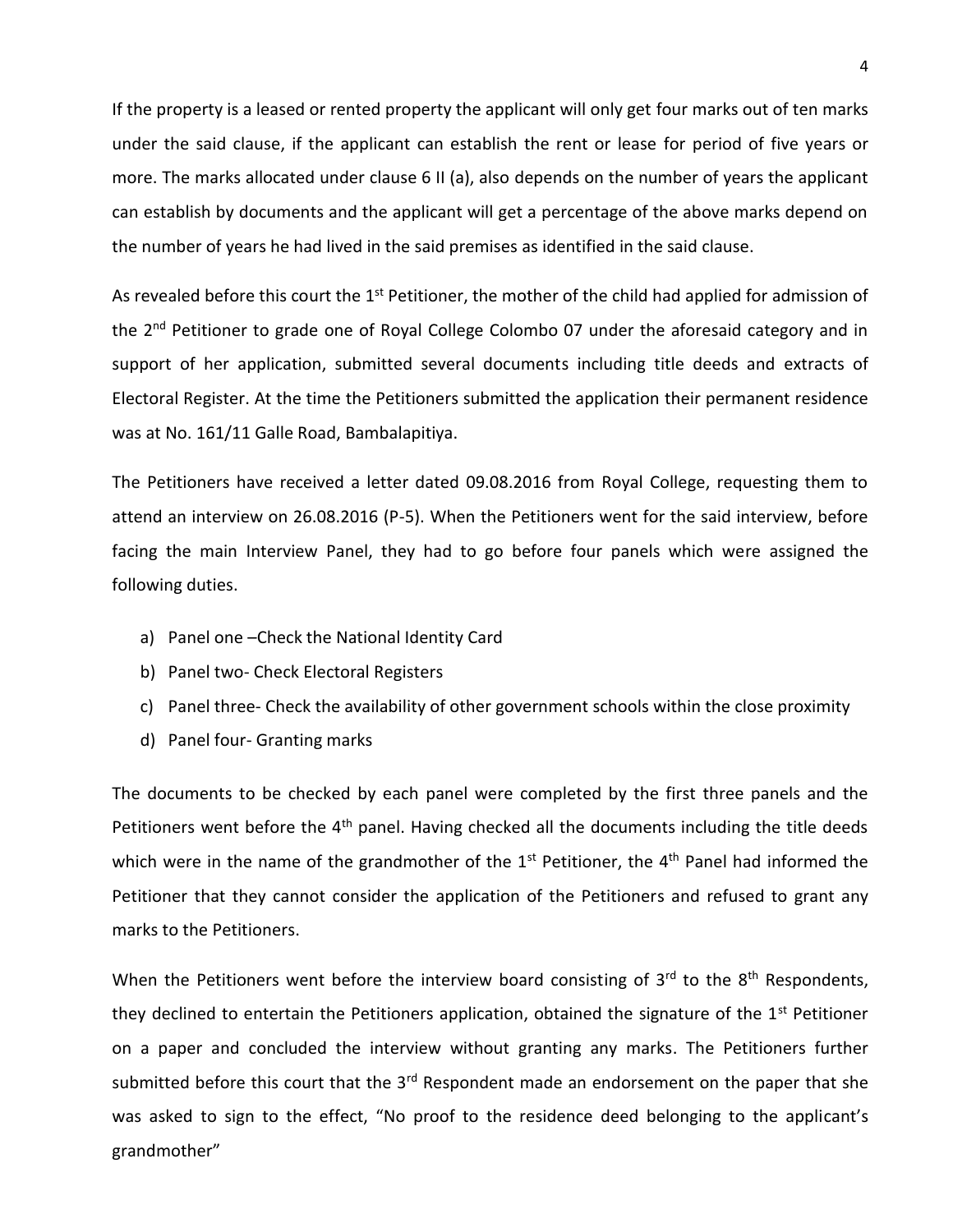As observed by me, the Petitioners main contention before this court was to challenge the said decision of the interview panel, when the said interview panel concluded that the Petitioners have failed to establish their residence, whereas the Petitioners had submitted documentary proof as required by the circular No 17/2016 in proof of their residence, except under clause 6 II (a) of the said circular, where she is only entitled to obtain a maximum of ten marks under the said circular and thereby the said Respondents have acted in violation of the Fundamental Rights guaranteed under Article 12 (1) of the Constitution.

Clause 9 of the circular 17/2016 had provided for an appeal process for the applicants who were not satisfied with the selections made by the Interview Panel and, acting under the said provision, the 1<sup>st</sup> Petitioner has forwarded an appeal against the decision of the interview panel. The appeal procedure is discussed under clause 10 of the said circular and according to clause 10.6, the appeal board appointed under clause 10.2 is only entitled to go through the documents submitted at the interview only and therefore they cannot go through any fresh documents during the appeal. When going through the document tendered on behalf of the Petitioners before this court I observe that, the 1<sup>st</sup> Petitioner had submitted a fresh deed in order to establish her ownership (P-12). The said deed is a deed of gift with regard to premises No. 161/11 Galle Road, Bambalapitiya, and the donors were the heirs of the late Mrs. Madasamy Marimuttu Leela who is the grandmother of the  $1^{st}$  Petitioner and the donee is the  $1^{st}$  Petitioner. The Appeal Board had correctly refused to entertain the said deed in favour of the Petitioners and the decision of the Selection Board was not changed by the Appeal Board. Since the said decision to refuse to entertain the deed 3131 produced marked P-12 by the Appeal Board was taken in accordance with the Provisions of clause 10.6 of the circular 17/2016, I am not inclined to consider the allegation against the Appeal Board with regard to the refusal to consider the said deed.

In the said circumstances the only matter before this court is to consider whether the conduct of the Selection Board when they concluded that the Petitioners have failed to establish their residence as required by circular 17 of 2016 and the conduct of the Appeal Board by confirming the said decision, had violated the Fundamental Rights of the Petitioners, guaranteed under Article 12 (1) of the Constitution.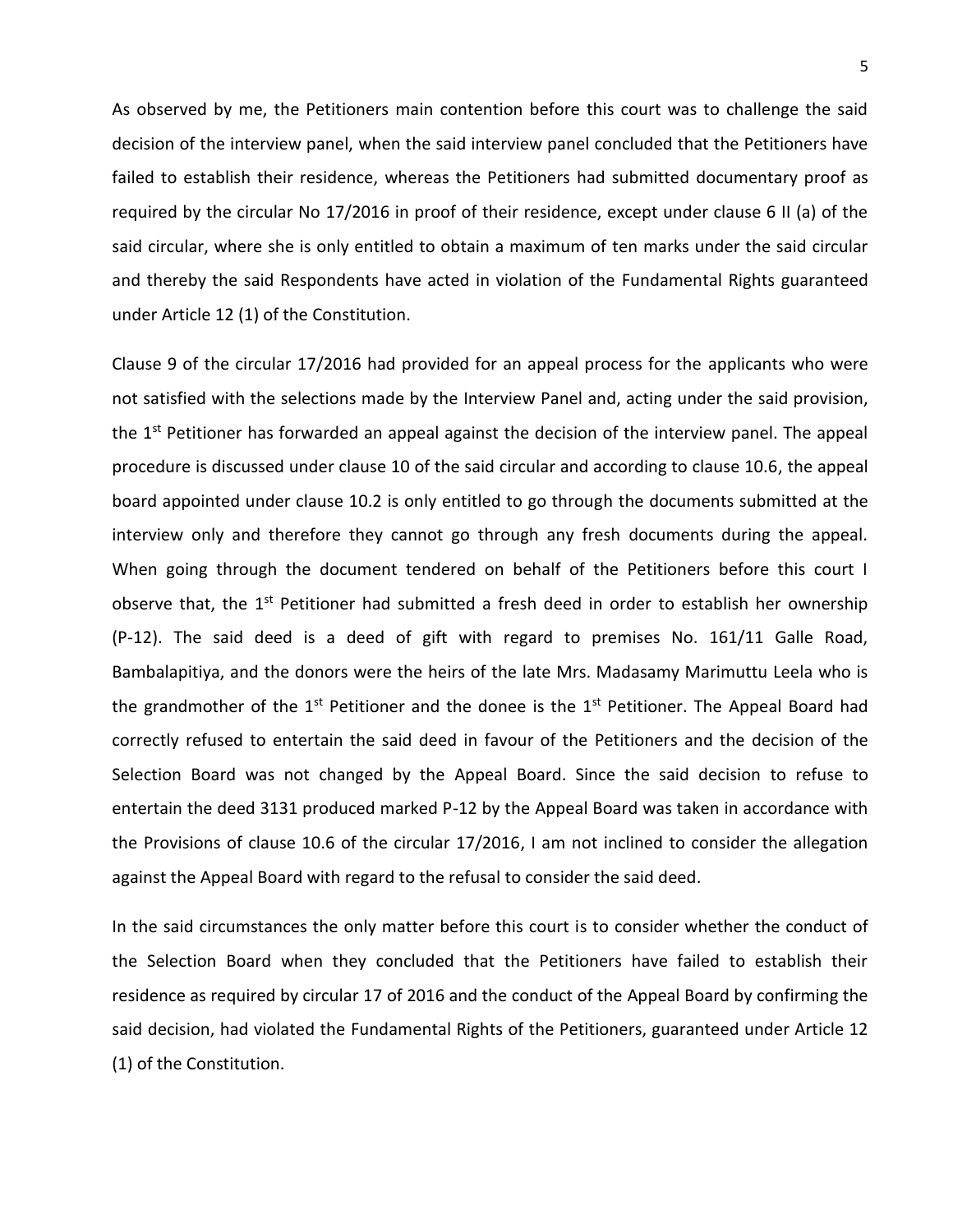In this regard, it is important to consider the material available before the Interview Panel and the Appeal Board and therefore I will now proceed to analyze the material placed before the said panels by the Petitioners.

Under clause 6.I.I (a) of the said circular, maximum of 35 marks are allocated for establishing the residence by the Electoral Registers during the last five years. In order to obtain full marks, names of both the parents should be in the Electoral List during the five year period. The Petitioners have tendered marked P-18-1 to 18-10 the extracts of the Electoral Register with regard to the premises number 161/11. According to the said extracts, both the father and mother of the 2<sup>nd</sup> Petitioner have established their residence by submitting Electoral Registers since the year 2007. Being the eldest child of the family, the 1<sup>st</sup> Petitioner has submitted that her name was in the Electoral Register since year 2000 until year 2006. (Extracts P-18-11 to 18-17)

As submitted by the  $1<sup>st</sup>$  Petitioner, her family had lived in the said premises with her parents during this period and it is observed that both the electricity bills and the water bills to the above premises had been issued in the name of the 1<sup>st</sup> Petitioner's mother Mrs. M. Meenachchi. However Petitioners have submitted telephone bills of the Petitioners since year 2013 for the above premises, and other documents such as the marriage certificate, birth certificate of her children including the  $2^{nd}$  Petitioner's birth certificate, student record book details of her eldest daughter who is attending St. Anthony's Balika Maha Vidyalaya, Colombo 03, bank book and health cards.

When going through the above documents, it is observed by me that, the  $1<sup>st</sup>$  Petitioner had submitted sufficient proof to establish that, she lived with her parents in the above address until her marriage which took place in the year 2007 and since then lived with her parents at the same address until she submitted the present application to Royal Collage in the year 2016. During this period she gave birth to two children and their birth certificates are also produced in poof of her residence. Since her parents were alive and lived in the same premises, she could not obtain electricity or water bills in her name and therefore one cannot expect her to submit those bills under her name.

As further observed by me, the property in which the  $1<sup>st</sup>$  Petitioner lived with her family and her parents, were originally belonging to her grandmother but, after her death the families have not taken any interest to get their succession rights but, revealed from the material placed before court, that there were two houses bearing assessment numbers 161/11 and 161/10 and 161/11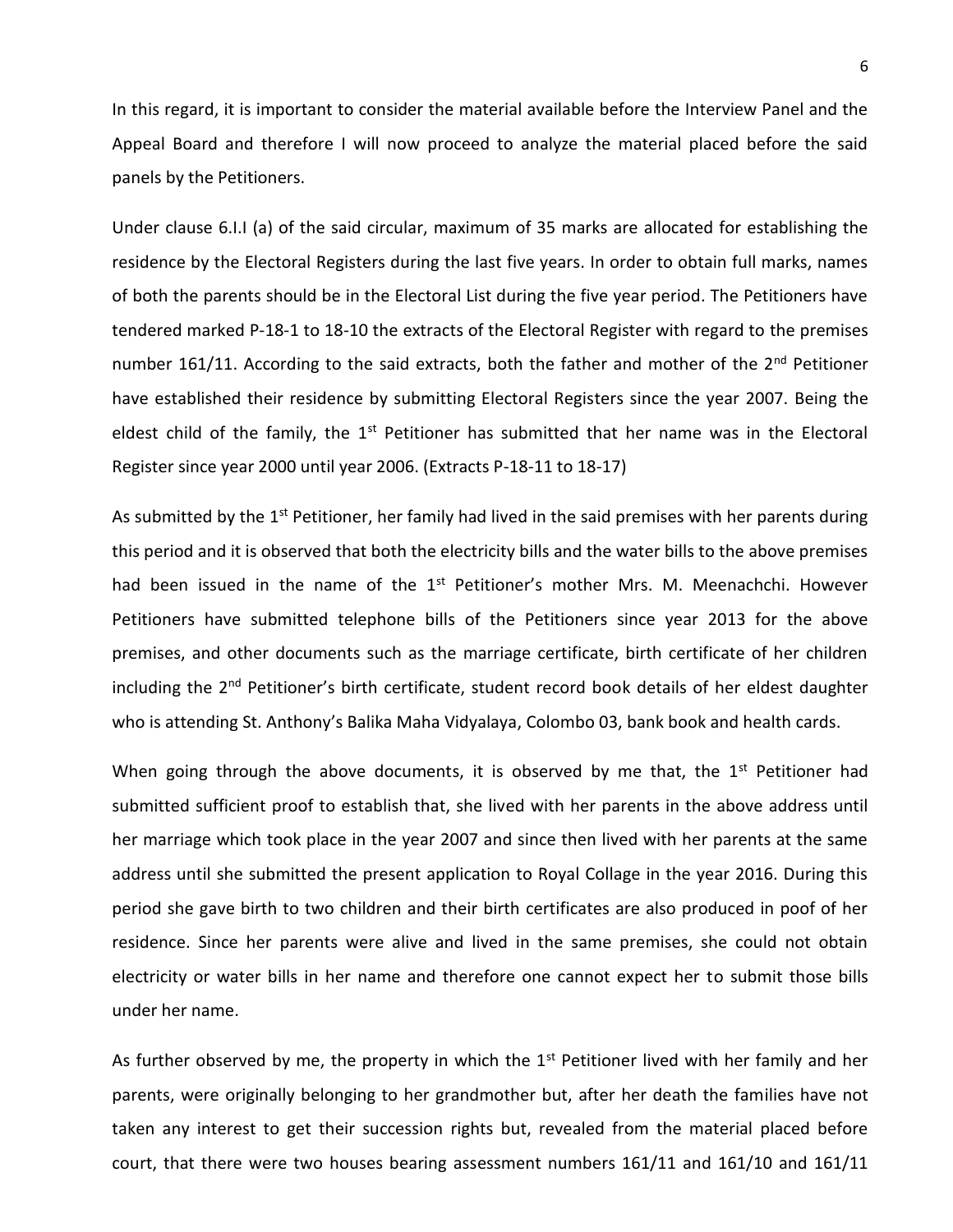was occupied by the mother of the 1<sup>st</sup> Petitioner and 161/10 by the uncle of the 1<sup>st</sup> Petitioner. (The only heirs according to the deed of gift to the  $1<sup>st</sup>$  Petitioner)

As no marks were allocated to the Petitioner's application, no steps were taken to inspect the Petitioners residence prior to 01.01.2017. However, as revealed before this court, subsequent to the filing of the present application, steps were taken to inspect the premises in question. The said inspection revealed that those who went for inspection could not find a bedroom and/or bed inside the premises but some photographs and house hold utensils were observed inside the said premises.

Even though this court is reluctant to make any remark on the above observation by the team which went for the inspection, I cannot ignore the fact that there are people who live with lots of hardships and therefore one cannot expect everybody in this country to have a bedroom with a bed in their houses.

With regard to the observations made at the site inspection, the Respondent relied on the decision in *Liyana Mudiyanselage Don Suchithra Alexander and other Vs, P. Srilal Nonis Director of National School and others SC/FR/64/2010* SC minute dated 21.05.2010 where J.A.N. de Silva CJ observed the importance of site inspection reports when the court decided to dismiss an application when the school had been unable to verify whether the Petitioners were physically residing at the given address.

However when considering the material already discussed, there is no doubt with regard to the residence of the 1<sup>st</sup> Petitioner, since she was able to establish that she had been living in the said address from her childhood, and therefore I see no relevance to the above decision.

In the case of *Dasanayakage Gayani Geethika and two others Vs, D.M.D. Dissanayake, Principal,*  **D.S. Senanayake College, Colombo 07 and five others** *SC/FR 35/2011*, SC minute dated 12<sup>th</sup> July 2011 Suresh Chandra (J) observed the criterion that should apply when allocating marks for 'residence' under clause 6.I as follows;

"A consideration of clause 6.I of the circular (RI) shows that the main consideration for selection of children under the category of "Children of those who are resident close to the school," would be the Applicant's place of residence. The relevant indices or criteria that are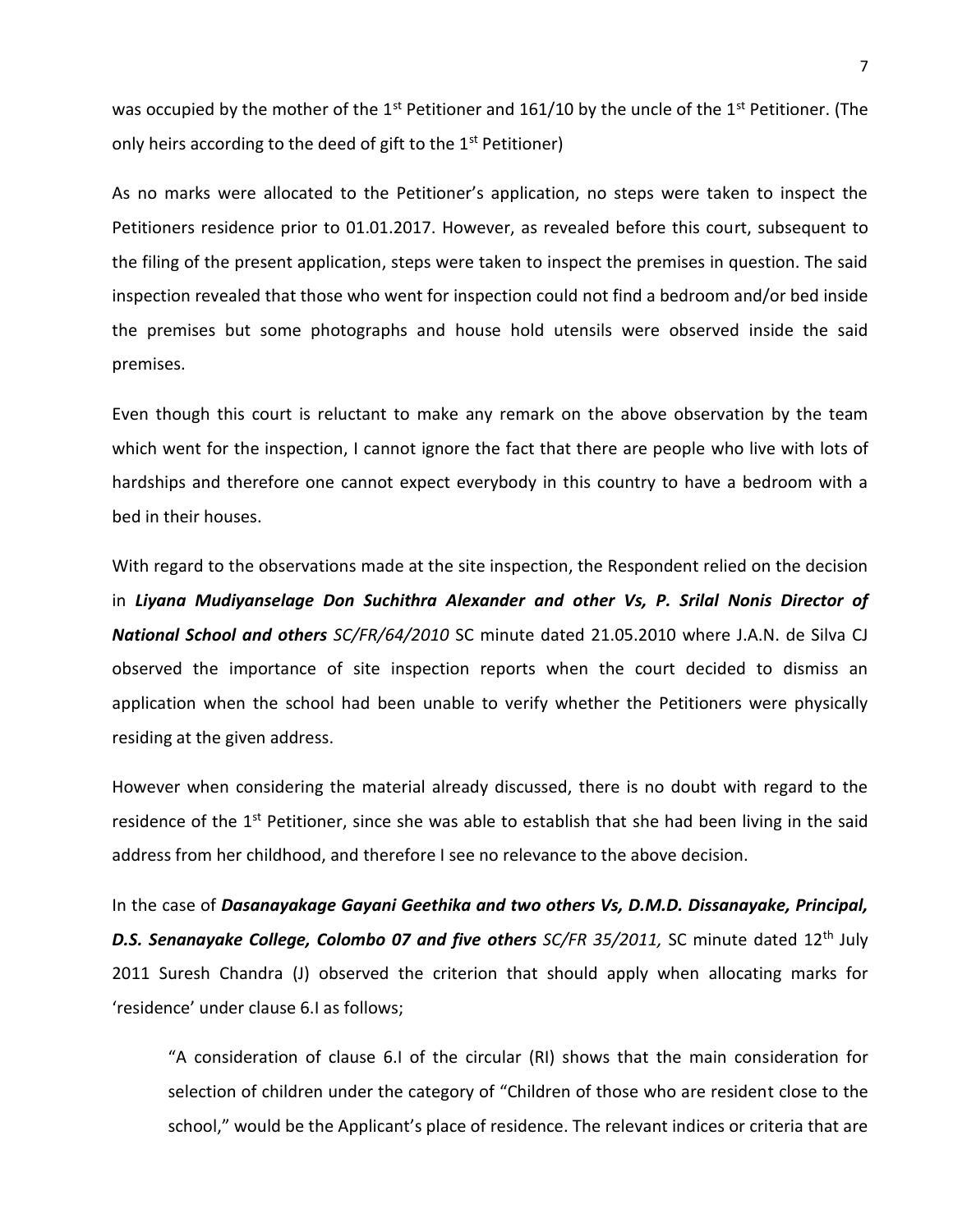to be taken into account regarding the establishing of same are set out in 6.I -I- IV referred to above.

The main thread which runs through all four categories is the concept of "Residence"

The ordinary meaning that is given to "Residence" is "the place where an individual eats, drinks, and sleeps or where his family or his servants eat, drink and sleep. (wharton's Law Lexicon).

Residence as envisaged by the said circular would imply a permanent abode which has been used for a continuous period. The manner in which 35 marks have been allotted would indicate that the continuity in residence should be at least for a period of five years. Such residence does not necessarily connote ownership as the circular speaks of leases whether registered or unregistered being acceptable for the purpose of establishing residence. Credence is also given to the acceptability of other documents such as utility bills, employment letters, bank documents, letters received etc which would all serve as items establishing the genuineness of the residence. Such documents if available for a long period of time would indicate that they have been obtained for the purpose of getting a residential qualification. Procurement of such documents is sometimes referred to as "manufacturing" of documents. Care has to be taken in identifying such "manufactured" documents from genuine documents. Therefore Interview Panels should consider all the documents that are submitted by a prospective applicant and assess them carefully and see whether the cumulative effect of such documents would establish the genuine residence of such applicant.

According to clause 6.I, 35 marks are given for the electoral register extract which seem to be the basic and most important criterion and that the other documents referred to in subclause 6.I-II and III substantiate or confirm the residence given in the electoral register extract. Therefore, if the electoral register extracts have been accepted and the entitlement of full marks (35) have been given, there is no reason as to why such an applicant cannot get marks under sub-clause 6.I-IV which is 50 marks less five marks for each school from the residence to the school applied.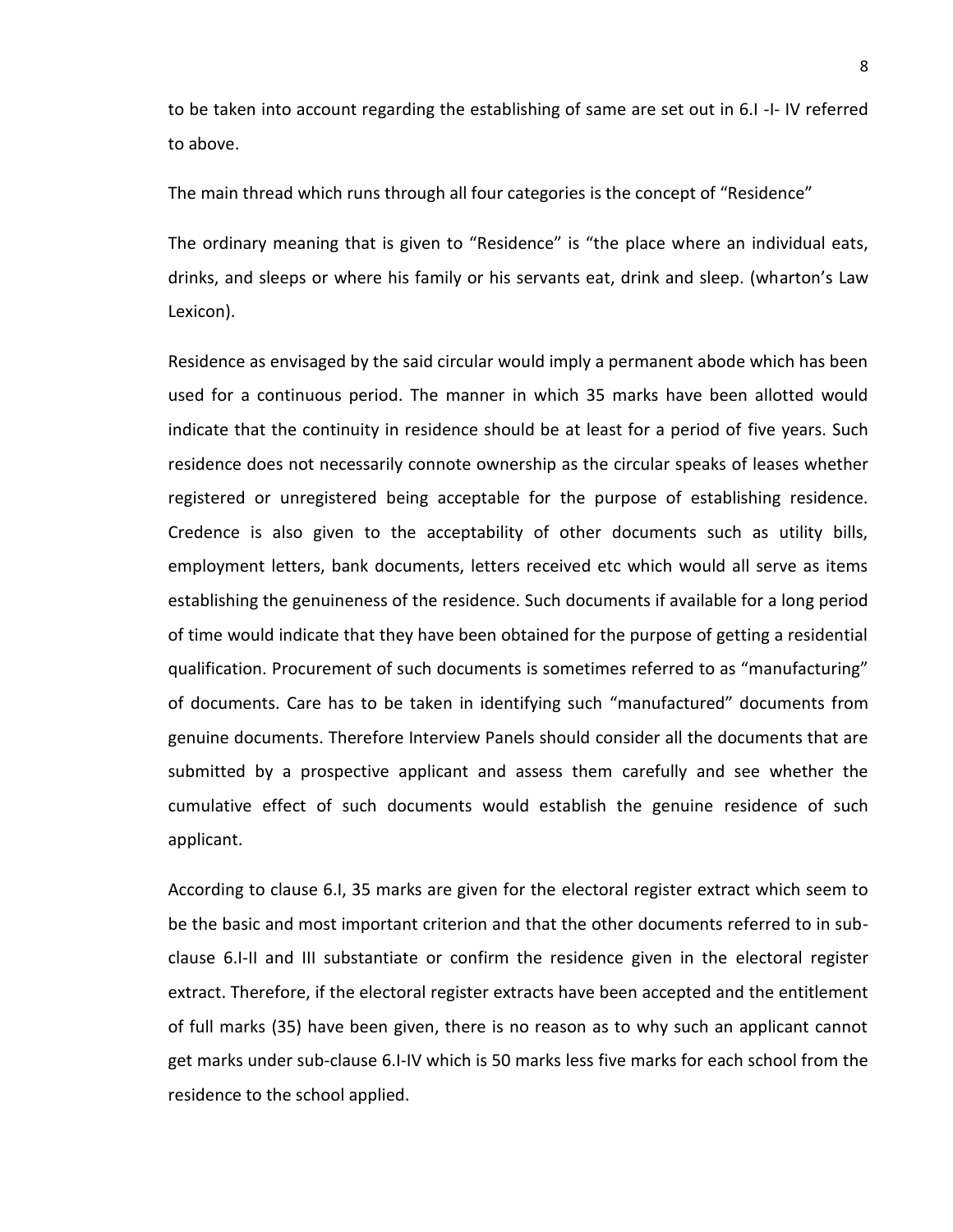In R2 the interview sheet, under the category for other schools, the figure "6" being entered is significant, which would mean that there are six other schools between the residence and the relevant school for which 30 marks would be deducted and the applicant would be entitled to 20 marks. This is apparently the reason why the figures "20" have been entered in R2 within brackets and for some reason best known to the Interview Panel has been struck off with an oblique stroke and with the note "not entitled to marks as there is no valid deed.

It is my view that, once marks are given under clause 6.I for the Electoral Register Extracts which satisfies the criterion of "residence", then such an applicant is entitled to marks under clause 6.I –IV. Therefore accepting the fact that 20 marks could have been given as is seen in R2, to deprive the Petitioners of such marks is incorrect and they are entitled to 20 marks on that score."

When considering the observations by Suresh Chandra (J) referred to above, I observe that the facts and circumstance in the present case are almost similar to the said case. However during the argument before us, attention of the court was drawn to clause 6.1.III (a) by the Senior State Counsel and submitted that the granting 50 marks for proximity can only be considered, if the residence is proved by the Petitioner, and in the absence of title deeds, the Petitioner has failed to establish her residence as required by the said circular.

I cannot agree with the said submission of the Senior State Counsel and in this regard I agree with the view taken by Justice Suresh Chandra when he held that, once marks are given under clause 6.1 for Electoral Register Extracts which satisfied the criterion of 'residence', then such applicant is entitled to marks under clause 6.1-IV.

As further observed by me, the Interview Panel had refused to grant marks to the 2<sup>nd</sup> Petitioner and therefore there is no material before this court to ascertain the marks entitlement of the 2<sup>nd</sup> Petitioner.

However in the written submissions filed on behalf of the  $1^{st}$ ,  $2^{nd}$ ,  $3^{rd}$ ,  $15^{th}$  and  $16^{th}$  Respondents, the maximum marks the 2<sup>nd</sup> Petitioner would have been entitled, has been identified as follows;

6. I (I) Electoral Register 35/35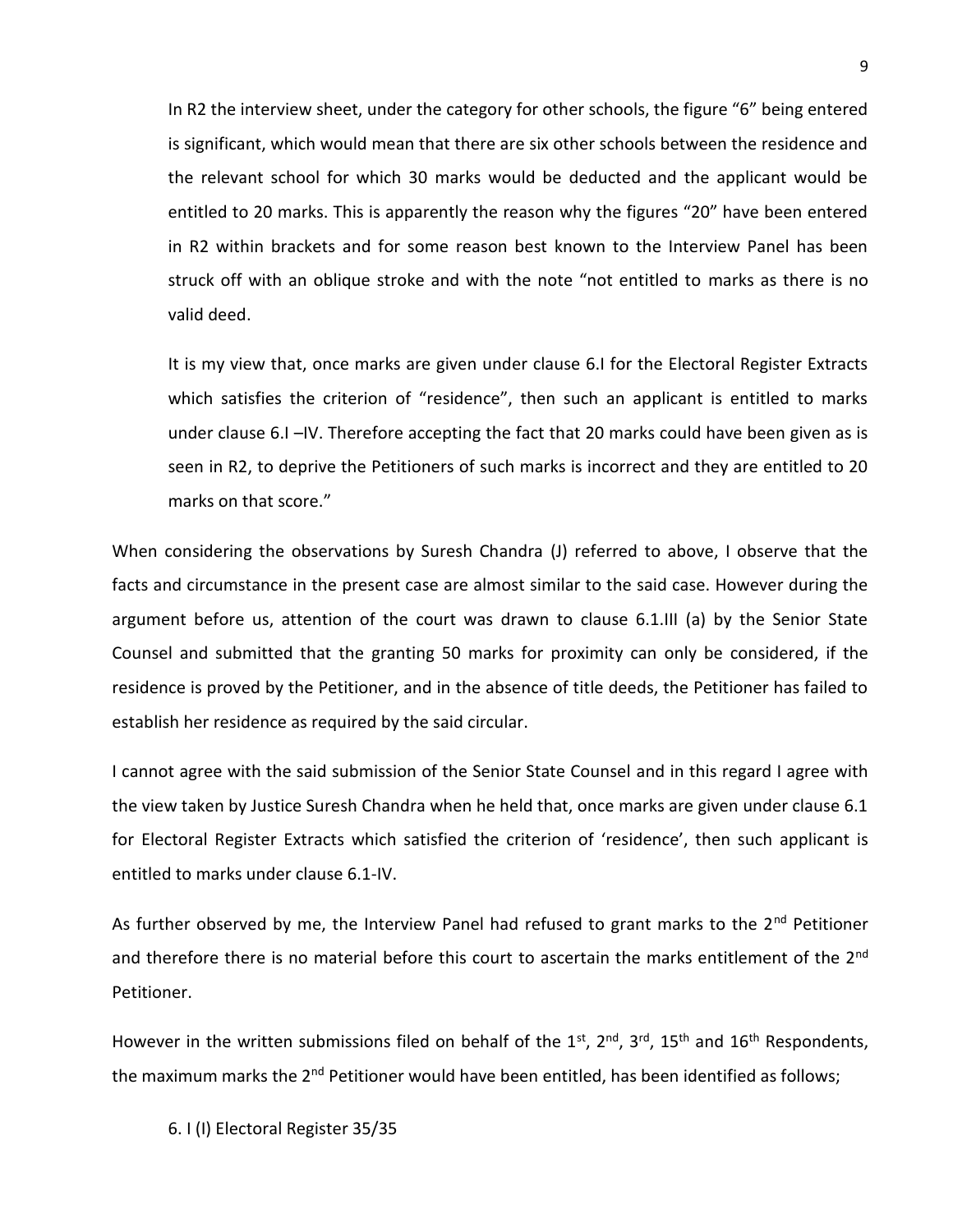6. II (a) Deeds etc 0/10

6. I (II) (b) Additional Documents 03/05

6. I (III) Proximity 0/40

In view of the position this court has now taken, that the 2<sup>nd</sup> Petitioner is entitled for marks under proximity category, it is presumed from the above marking, that the 2<sup>nd</sup> Petitioner is entitled for 40/50 under proximity category.

As revealed during the argument, the cut-off mark under Tamil speaking category for the year 2017 at Royal College, Colombo 07 was 63 marks and the 2<sup>nd</sup> Petitioner is entitled for 78 marks to gain admission to Royal College.

Under paragraph 28 of the Petition, the Petitioner's have submitted 19 names of students who were selected for Admission to Royal College for the year 2017 under the said category and submitted that, the said 19 students who should have been placed below the 2<sup>nd</sup> Petitioner as per the distance to their Residence from the school. The above position taken up by the Petitioners confirms the fact that the 2<sup>nd</sup> Petitioner is entitled to obtain marks, well above the cut-off mark.

The Interview Panel has failed to evaluate the document submitted on behalf of the 2<sup>nd</sup> Petitioner and allocate marks to him. The said Panel had acted arbitrarily when they decided not to grant marks. The Panel appears to have considered the concept of residence in a very abstract manner. They failed to consider the documents submitted on behalf of the Petitioners, when the said documents clearly establish the residence of the Petitioners. The Interview Panel should have been mindful of the fact that it is the ambition of every parent to admit their child to a school of their choice and look at the documents not in a stereo typed manner but in a reasonable manner, to grant the entitlement of every child who come before them.

In the above circumstances I hold that the  $3<sup>rd</sup>$  to the  $14<sup>th</sup>$  Respondents have violated the Fundamental Rights guaranteed under Article 12 (1) of the Constitution when they refused to grant any marks to the 2<sup>nd</sup> Petitioner at the interview and thereby refused admission to the 2<sup>nd</sup> Petitioner to grade one at Royal College, Colombo 07.